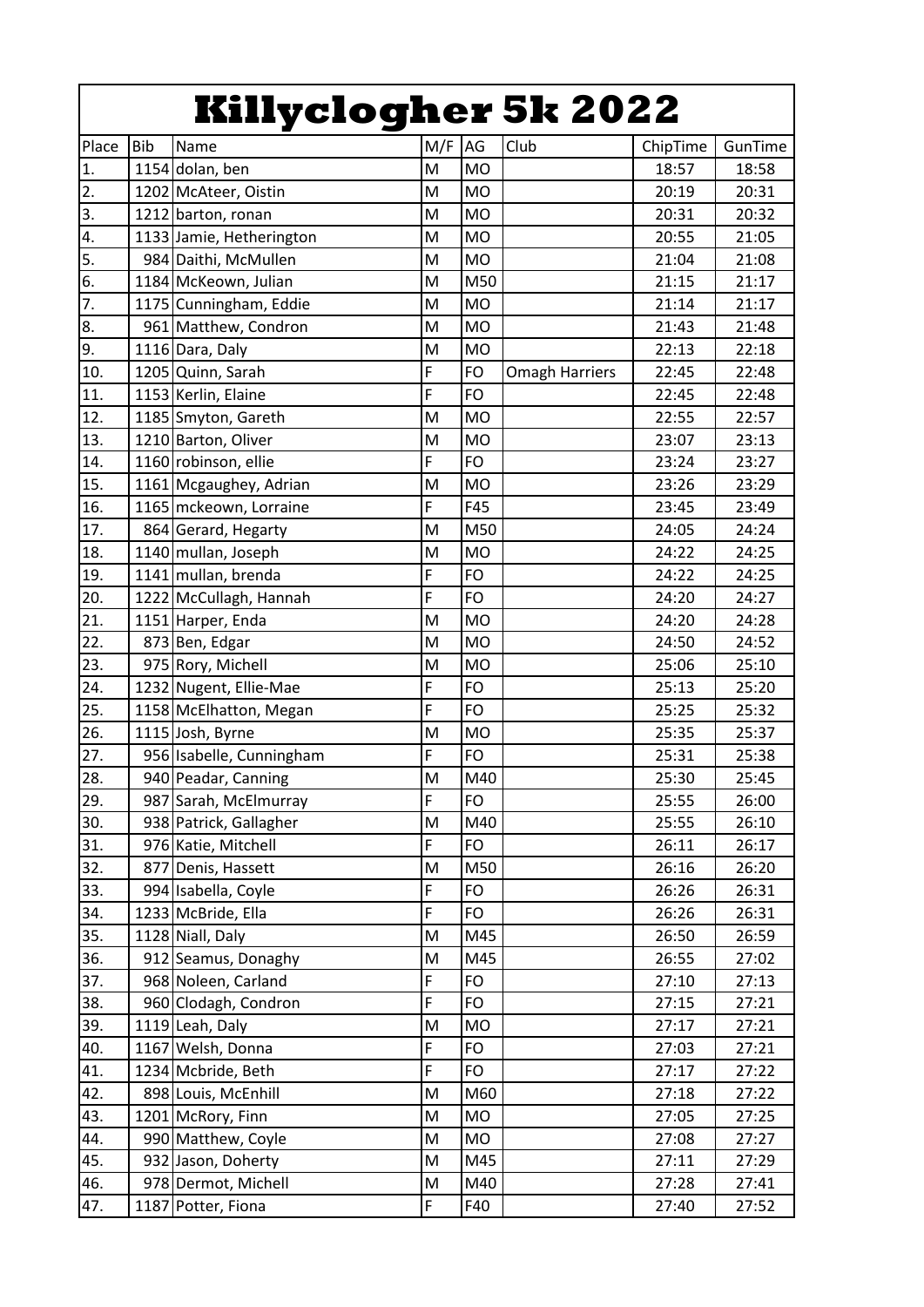| 48. | 1188 McQuade, Seana      | F | F45       | <b>Omagh Harriers</b> | 27:40 | 27:53 |
|-----|--------------------------|---|-----------|-----------------------|-------|-------|
| 49. | 1168 Landers, Barry      | M | M40       |                       | 27:44 | 28:07 |
| 50. | 1157 Dympna, Kelly       | F | <b>FO</b> |                       | 27:52 | 28:15 |
| 51. | 1178 mccrory, christy    | M | <b>MO</b> |                       | 28:18 | 28:24 |
| 52. | 1208 Corcoran, Aidan     | M | <b>MO</b> |                       | 28:18 | 28:24 |
| 53. | 919 Niall, Lynch         | M | <b>MO</b> |                       | 28:29 | 28:34 |
| 54. | 1189 walsh, Cohen        | M | <b>MO</b> |                       | 28:30 | 28:34 |
| 55. | 198 McAlinney, Marie     | F | F55       | Run for Enda          | 28:24 | 28:37 |
| 56. | 946 Iveta, Brand         | F | <b>FO</b> |                       | 28:31 | 28:45 |
| 57. | 1122 Brigid, Pritchard   | M | M55       |                       | 28:40 | 28:49 |
| 58. | 870 Kieran, Taggart      | M | M60       |                       | 28:40 | 28:54 |
| 59. | 1186 Donnelly, Tony      | M | <b>MO</b> |                       | 28:53 | 28:56 |
| 60. | 953 Cillian, Dillon      | M | <b>MO</b> |                       | 28:57 | 29:06 |
| 61. | 995 Eoin, Monteith       | M | <b>MO</b> |                       | 28:57 | 29:08 |
| 62. | 1145 Devlin, Sarah       | F | <b>FO</b> |                       | 29:10 | 29:23 |
| 63. | 1144 Devlin, Paddy       | M | M60       |                       | 29:10 | 29:23 |
| 64. | 982 Grainne, McCaffrey   | F | FO        |                       | 29:28 | 29:34 |
| 65. | 484 rainey, marie-louise | F | F40       |                       | 29:41 | 29:45 |
| 66. | 408 Cathy, Mullan        | F | F50       |                       | 29:45 | 29:45 |
| 67. | 937 Ella, McGinn         | F | <b>FO</b> |                       | 29:36 | 29:46 |
| 68. | 936 Bronagh, McNamee     | F | <b>FO</b> |                       | 29:42 | 29:52 |
| 69. | 1149 McGrath, Austin     | M | <b>MO</b> |                       | 29:53 | 30:03 |
| 70. | 1000 Meabh, McVerry      | F | <b>FO</b> |                       | 30:01 | 30:08 |
| 71. | 1142 mcfadden, louise    | M | <b>MO</b> |                       | 30:09 | 30:19 |
| 72. | 1143 mcfadden, frank     | M | <b>MO</b> |                       | 30:09 | 30:19 |
| 73. | 973 Emma, Mitchell       | F | <b>FO</b> |                       | 30:07 | 30:20 |
| 74. | 955 Sophie, Hamilton     | M | <b>MO</b> |                       | 30:18 | 30:30 |
| 75. | 849 Arlene, McConnell    | F | <b>FO</b> |                       | 30:16 | 30:32 |
| 76. | 858 Joanne, McAloon      | F | F40       |                       | 30:17 | 30:33 |
| 77. | 999 Bronagh, McVerry     | M | MO        |                       | 30:49 | 30:56 |
| 78. | 1152 kerlin, John        | M | M60       |                       | 30:41 | 30:57 |
| 79. | 945 Conor, Sloane        | M | <b>MO</b> |                       | 30:48 | 31:03 |
| 80. | 926 Elaine, Ferguson     | F | FO        |                       | 30:50 | 31:03 |
| 81. | 929 Alan, Ferguson       | M | <b>MO</b> |                       | 30:50 | 31:03 |
| 82. | 460 Aileen, Donelly      | F | F40       |                       | 31:00 | 31:05 |
| 83. | 935 Karen, Donaghy       | F | <b>FO</b> |                       | 30:51 | 31:07 |
| 84. | 1209 Corcoran, Jarlaith  | M | <b>MO</b> |                       | 30:58 | 31:07 |
| 85. | 459 Aidan, Donnelly      | M | <b>MO</b> |                       | 31:03 | 31:08 |
| 86. | 954 Claire, Hamilton     | F | <b>FO</b> |                       | 31:01 | 31:12 |
| 87. | 941 Judit, Fekene        | F | F40       |                       | 31:03 | 31:17 |
| 88. | 1166 Welsh, Riley        | M | <b>MO</b> |                       | 31:00 | 31:18 |
| 89. | 931 Louisa, Ferguson     | M | <b>MO</b> |                       | 31:34 | 31:49 |
| 90. | 928 Andrew, Ferguson     | M | <b>MO</b> |                       | 31:39 | 31:54 |
| 91. | 1126 Shona, Daly         | F | F45       |                       | 32:00 | 32:09 |
| 92. | 1111 Mariana, McIvor     | F | <b>FO</b> |                       | 32:05 | 32:11 |
| 93. | 844 Roisin, Quinn        | F | F50       |                       | 32:14 | 32:27 |
| 94. | 1191 Flanaghan, Deirdre  | F | F60       |                       | 32:06 | 32:29 |
| 95. | 1199 Adele, Gallagher    | F | F40       |                       | 32:09 | 32:29 |
| 96. | 878 Noreen, McCarney     | F | F40       |                       | 32:18 | 32:34 |
| 97. | 1213 McManus, Anne       | F | F50       |                       | 32:17 | 32:36 |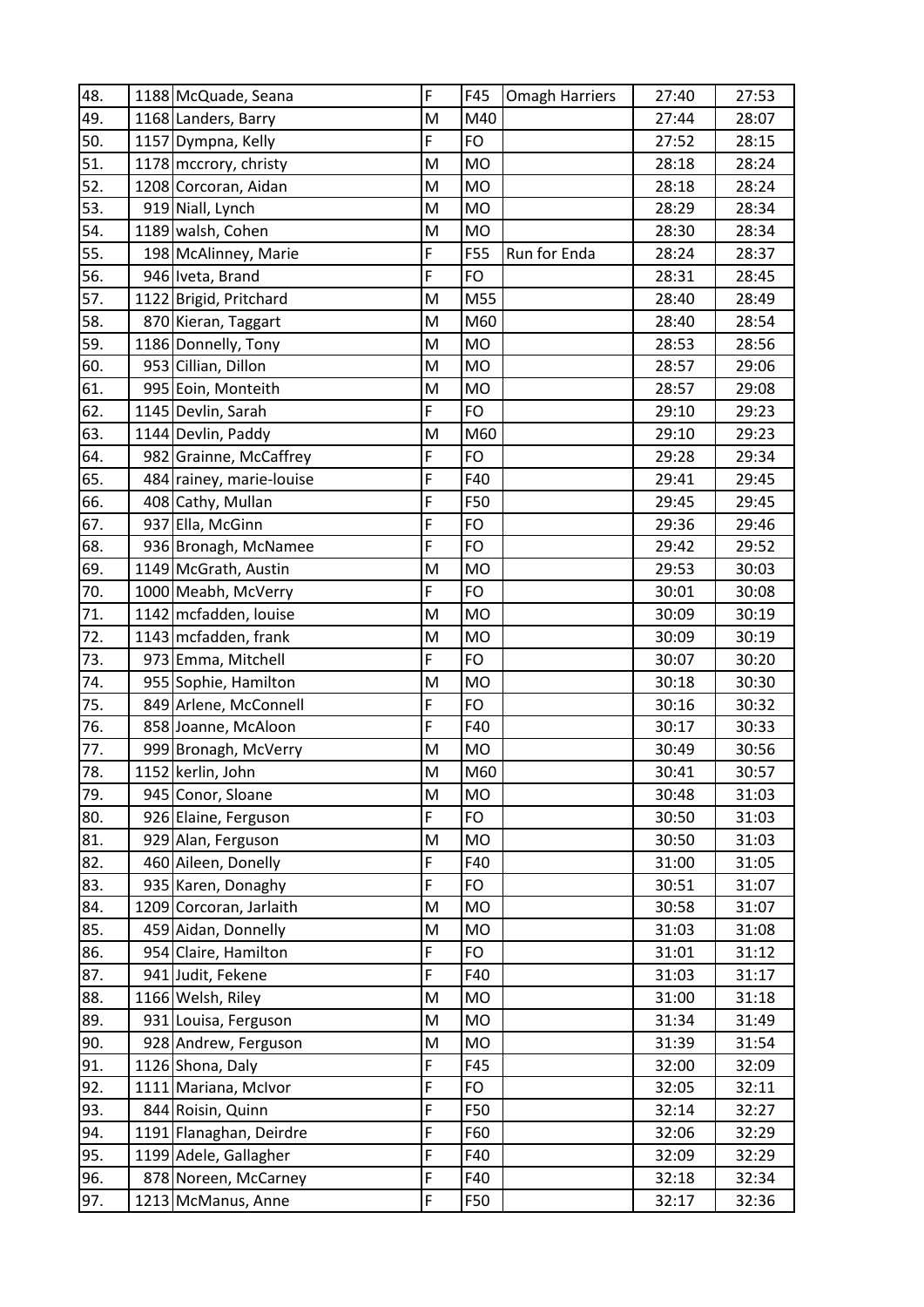| 98.  | 988 Kay, Gibson             | F | FO        | 32:19 | 32:38 |
|------|-----------------------------|---|-----------|-------|-------|
| 99.  | 1218 Ward, Kerri            | F | <b>FO</b> | 32:45 | 33:00 |
| 100. | 852 Donna, Grimes           | F | FO        | 32:40 | 33:01 |
| 101. | 1172 McCullagh, Anne Marie  | F |           | 32:51 | 33:08 |
| 102. | 1204 Donnelly, Evie         | F | <b>FO</b> | 32:57 | 33:16 |
| 103. | 920 Nuala, Lynch            | M | <b>MO</b> | 33:08 | 33:18 |
| 104. | 906 Kieran, Moloney         | M | M50       | 33:00 | 33:18 |
| 105. | 851 Orla, McCartan          | F | FO        | 33:07 | 33:29 |
| 106. | 918 Aoife, Lynch            | F | <b>FO</b> | 33:32 | 33:41 |
| 107. | 917 Caitrin, Lynch          | F | F40       | 33:33 | 33:41 |
| 108. | 1194 buchanan, ava          | F | FO        | 33:22 | 33:45 |
| 109. | 1195 Buchannon, Mark        | M | <b>MO</b> | 33:22 | 33:47 |
| 110. | 923 Bella, Maybin           | F | FO        | 33:36 | 33:49 |
| 111. | 916 Carmel, Doherty         | F | F60       | 33:30 | 33:51 |
| 112. | 856 Deirdre, Maybin         | F | F50       | 33:52 | 34:05 |
| 113. | 1219 Ward, Colleen          | F | FO        | 33:52 | 34:08 |
| 114. | 832 Bernie, Murnaghan       | F | F50       | 33:48 | 34:09 |
| 115. | 1155 Sweeney, Rosa          | F | <b>FO</b> | 33:51 | 34:09 |
| 116. | 1198 gormley, sean          | M | M60       | 34:00 | 34:16 |
| 117. | 859 Siobhan, Sweeney        | F | F60       | 33:59 | 34:17 |
| 118. | 1243 Wallace, Fiona         | F | <b>FO</b> | 34:08 | 34:27 |
| 119. | 1171 McKenzie, Rachel       | F | FO        | 34:20 | 34:29 |
| 120. | 401 Maria, Cunningham       | F | F55       | 34:08 | 34:30 |
| 121. | 1173 Cox, Kaela             | F | FO        | 34:27 | 34:31 |
| 122. | 839 Marie, Wallace          | F | F60       | 34:10 | 34:31 |
| 123. | 1230 Nugent, Aoifbheann     | F | FO        | 34:26 | 34:31 |
| 124. | 1247 Meenagh, Anna Rose     | F | <b>FO</b> | 34:29 | 34:35 |
| 125. | 993 Maryanne, Coyle         | F | <b>FO</b> | 34:31 | 34:36 |
| 126. | 964 Mia, McGirr             | F | <b>FO</b> | 34:31 | 34:36 |
| 127. | 914 Orla, Donaghy           | F | FO        | 34:31 | 34:37 |
| 128. | 1244 Carlin, Cormac         | M | <b>MO</b> | 34:36 | 34:44 |
| 129. | 1245 Meenan, Danny          | M | <b>MO</b> | 34:42 | 34:49 |
| 130. | 1241 McAleer, Téagan        | F | FO        | 34:47 | 34:52 |
| 131. | 1248 Meenan, Damien         | M | <b>MO</b> | 34:49 | 34:57 |
| 132. | 894 Jade, Brown             | F | <b>FO</b> | 34:48 | 35:14 |
| 133. | 891 Roseline, Gormley       | F | F60       | 35:06 | 35:19 |
| 134. | 1174 Landers, Enda          | M | MO        | 35:51 | 36:13 |
| 135. | 853 Sharon, Harvey          | F | F50       | 35:59 | 36:16 |
| 136. | 896 Charlene, Brown         | F | F40       | 35:51 | 36:17 |
| 137. | 1200 Armstrong, Christopher | M | <b>MO</b> | 36:42 | 37:06 |
| 138. | 422 Karen, McKinney         | F | F50       | 37:11 | 37:32 |
| 139. | 880 Siobhan, McConnell      | F | <b>FO</b> | 37:44 | 37:53 |
| 140. | 879 Lisa, Colton            | F | FO        | 37:44 | 37:53 |
| 141. | 1238 Corcoran, Ben          | M | <b>MO</b> | 37:50 | 37:57 |
| 142. | 889 Anita, Porter           | F | F40       | 37:58 | 38:14 |
| 143. | 1196 buchannon, noah        | M | <b>MO</b> | 37:49 | 38:14 |
| 144. | 908 Pat, McCaffrey          | F | F60       | 38:35 | 38:40 |
| 145. | 1228 Brownlie, Desmond      | M | M60       | 38:49 | 38:52 |
| 146. | 886 Monica, Serrice         | F | F60       | 38:29 | 38:53 |
| 147. | 970 Cahir, Wilson           | M | <b>MO</b> | 38:52 | 38:56 |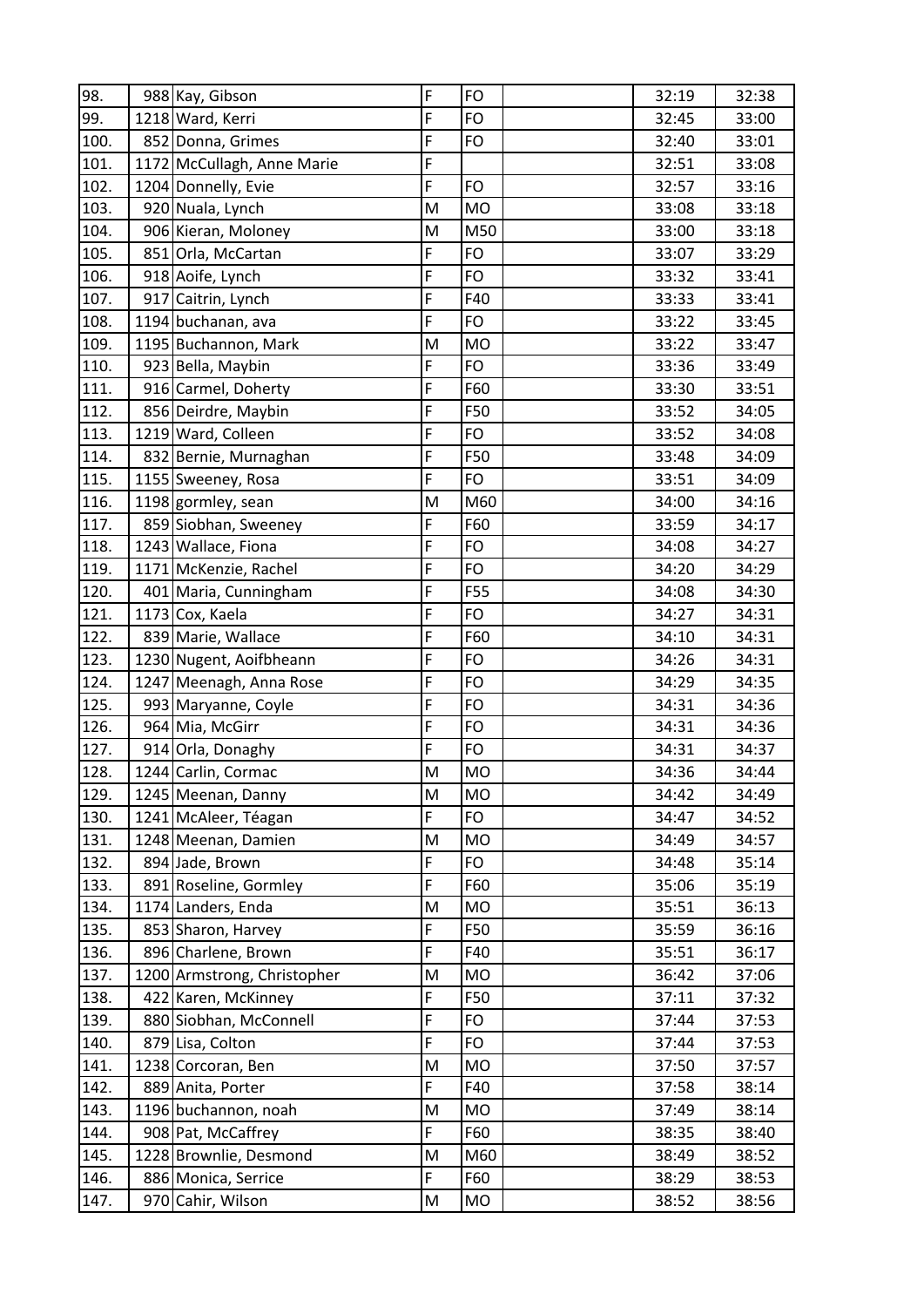| 148. | 888 Cara, Porter                 | F | FO        | 38:44 | 39:01 |
|------|----------------------------------|---|-----------|-------|-------|
| 149. | 1177 McCrory, Charlie            | M | <b>MO</b> | 38:59 | 39:08 |
| 150. | 1130 Donnacha, Daly              | M | <b>MO</b> | 38:58 | 39:10 |
| 151. | 862 Wendy, Mullen                | F | F50       | 39:18 | 39:32 |
| 152. | 890 Cliodha, Porter              | F | FO        | 39:16 | 39:33 |
| 153. | 1127 Emma, Daly                  | F | F40       | 39:24 | 39:36 |
| 154. | 1207 Hayes, Orlaith              | F | FO        | 40:14 | 40:35 |
| 155. | 1221 O'Kane, Olivia              | F | FO        | 40:14 | 40:35 |
| 156. | 1235 McCrea, Tyler               | F | <b>FO</b> | 41:23 | 41:45 |
| 157. | 998 Shannon, McGaughey           | F | FO        | 41:25 | 41:48 |
| 158. | 857 Eimear, Donnelly             | F | FO        | 41:35 | 41:52 |
| 159. | 1150 McGinn, Peter               | M | <b>MO</b> | 42:11 | 42:35 |
| 160. | 1192 McKenna, roisin             | F | FO        | 43:20 | 43:26 |
| 161. | 1190 McBride, Erin               | F | FO        | 43:21 | 43:27 |
| 162. | 1120 John, Conway                | M | M60       | 43:35 | 43:55 |
| 163. | 863 Gayle, Hegarty               | F | F45       | 44:07 | 44:29 |
| 164. | 837 Tommy, Goulding              | M | <b>MO</b> | 45:40 | 45:43 |
| 165. | 1224 McMullen, Cahir             | M | <b>MO</b> | 45:50 | 46:01 |
| 166. | 965 Emma, Hagan                  | F | FO        | 45:49 | 46:02 |
| 167. | 966 Caoimhe, Fox                 | F | FO        | 45:49 | 46:02 |
| 168. | 967 Aoibheann, McMullen          | F | FO        | 45:51 | 46:03 |
| 169. | 1182 mcgirr, elaine              | F | F40       | 46:04 | 46:30 |
| 170. | 1183 mcgaughey, cathy            | F | F40       | 46:05 | 46:32 |
| 171. | 1231 Nugent, Anne Marie          | F | F50       | 46:55 | 47:24 |
| 172. | 910 George, Bristow              | F | FO        | 47:08 | 47:34 |
| 173. | 1220 O'Kane, James               | M | <b>MO</b> | 47:47 | 48:00 |
| 174. | 1239 Corcoran, Ollie             | M | <b>MO</b> | 47:46 | 48:06 |
| 175. | 909 Bronagh, Bristow             | F | F40       | 47:43 | 48:10 |
| 176. | 1124 Sean, Daly                  | M | M60       | 48:13 | 48:24 |
| 177. | 1125 Mary, Daly                  | F | F55       | 48:14 | 48:25 |
| 178. | 1123 Coaliva, Gormley            | M | <b>MO</b> | 48:14 | 48:25 |
| 179. | 1129 Gillian, Daly               | F | FO        | 48:14 | 48:26 |
| 180. | 913 Ciara, Donaghy               | F | F45       | 48:31 | 48:40 |
| 181. | 1217 Flannagan, martina          | F | F50       | 49:05 | 49:29 |
| 182. | 854 Aaron, Maguire               | M | <b>MO</b> | 49:59 | 49:59 |
| 183. | 997 Shelly, Thomas               | F | FO        | 50:16 | 50:22 |
| 184. | 996 Ciara, Donnelly              | F | FO        | 50:16 | 50:23 |
| 185. | 903 May, Arkison                 | F | FO        | 50:17 | 50:23 |
| 186. | 1193 McKenna, Aoife              | F | <b>FO</b> | 50:47 | 50:53 |
| 187. | 915 Emma, Donaghy                | F | <b>FO</b> | 50:45 | 50:53 |
| 188. | 1181 Canning-McConnell, Shaunagh | F | FO        | 50:58 | 51:07 |
| 189. | 902 Rosemary, Clarke             | F | F60       | 50:46 | 51:14 |
| 190. | 1206 dolan, nataline             | F | F60       | 50:47 | 51:14 |
| 191. | 901 Conor, Kelly                 | M | M40       | 50:46 | 51:15 |
| 192. | 986 Denise, McElmurray           | F | F50       | 51:18 | 51:33 |
| 193. | 1176 McCrory, Patricia           | F | F40       | 51:19 | 51:37 |
| 194. | 1227 McCaffrey, Bernie           | M | M60       | 51:14 | 51:48 |
| 195. | 1226 Kelly, Brendan              | M | M60       | 51:15 | 51:49 |
| 196. | 1197 McCloskey, Cathy            | F | F45       | 51:49 | 52:05 |
| 197. | 989 Andrew, Coyle                | M | MO        | 51:47 | 52:06 |